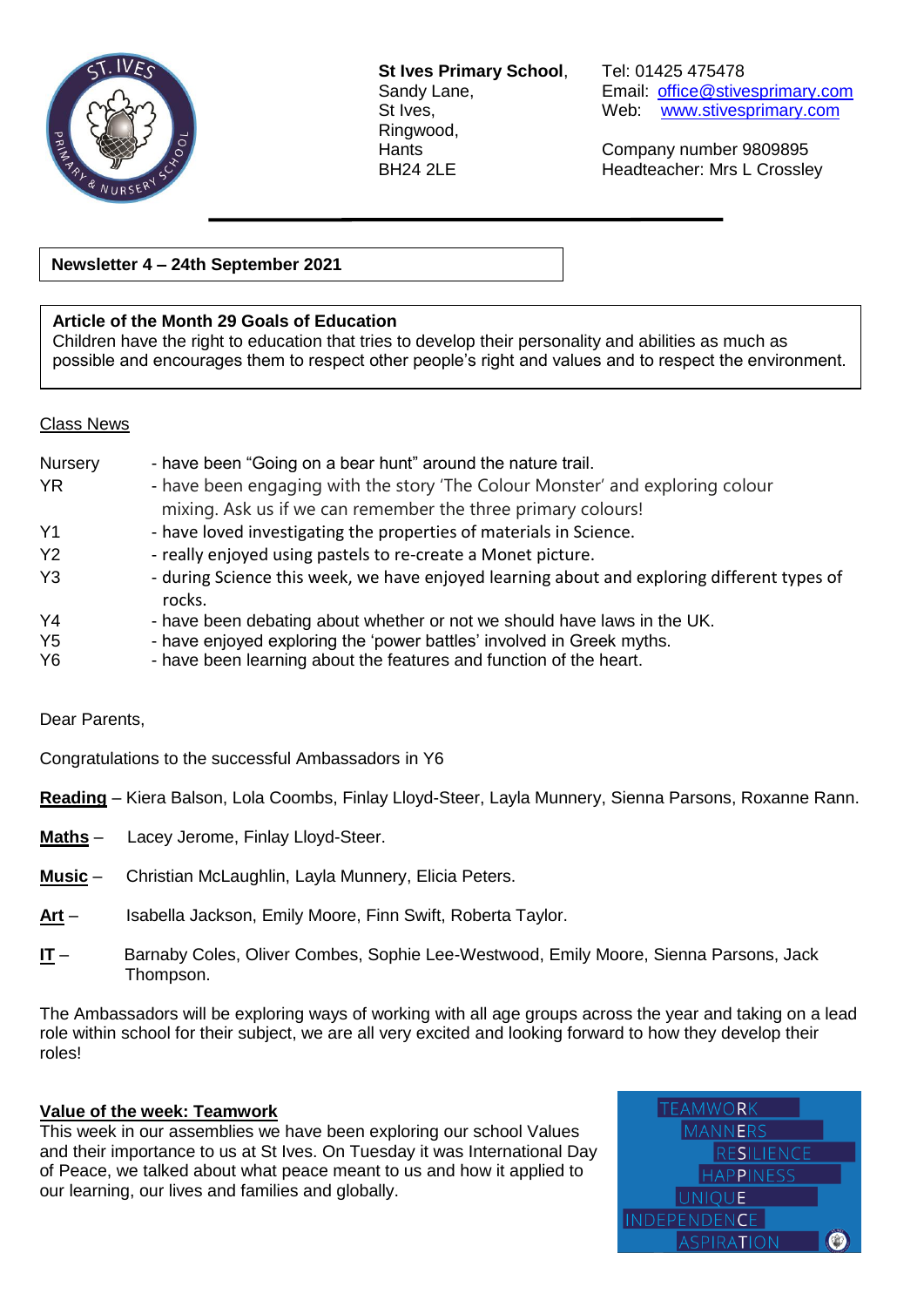#### **Reminder**

Lost property: **Name it, name it, name it!** Please ensure your child's uniform, shoes/trainers etc are named, we can only return it to its rightful peg if it is named! Any uniform that is not named will go in to a small lost property box in each key stage and will be left out each Friday for you to look through.

Please send your child in with a coat as they will go out at playtime and lunchtime rain or shine!

#### **Morrisons**

St Ives are collecting points from Morrison's for gardening equipment. Download the Morrisons app or if you already have the app all you need to do is select the school (we are on there) and press transfer. Points are automatically collected when you spend over £10 using a Morrison's card. Lets get growing!!

Link to Morrison's for more info: [It's Good to Grow -](https://my.morrisons.com/blog/community/good-to-grow/) Morrisons Blog

#### **School Starters 2022**

Apply online : Dorset residents @ [www.dorsetforyou.com/school-admissions](http://www.dorsetforyou.com/school-admissions) or call 01305 221060. Hampshire residents @<http://www3.hants.gov.uk/education/admissions.htm>

**Closing Date Starting school applications is: 15th January 2022.** 

#### **Secondary School Starters 2020**

Apply online now: Dorset residents @ [www.dorsetforyou.com/school-admissions or call 01305 221060.](http://www.dorsetforyou.com/school-admissions%20or%20call%2001305%20221060) Hampshire residents @<http://www3.hants.gov.uk/education/admissions.htm>

**Closing Dates Transfer to secondary school: 31st October 2021**

**The Year 6 Open Evening at Ringwood School is being held on Thursday 7 th October 2021 from 4 p.m. -7p.m.**

#### **Regular updates are provided on Facebook and Instagram for Ringwood School, why not follow them!**

#### **Music opportunities**

As part of our school development plan we are looking to further embed opportunities within the Arts and Cultural Education for all our children. This includes music opportunities outside school. If your child is keen to further enhance their musical opportunities outside school please see the website <https://www.stivesprimary.com/music-1> and look at the information under Local music opportunities.

The National Youth boys' and girls' choirs for Great Britain audition bookings are now open! Please see flier attached to the newsletter. This is a wonderful opportunity if your child has a passion for singing, good luck!

Yours sincerely

Mrs L Crossley Headteacher